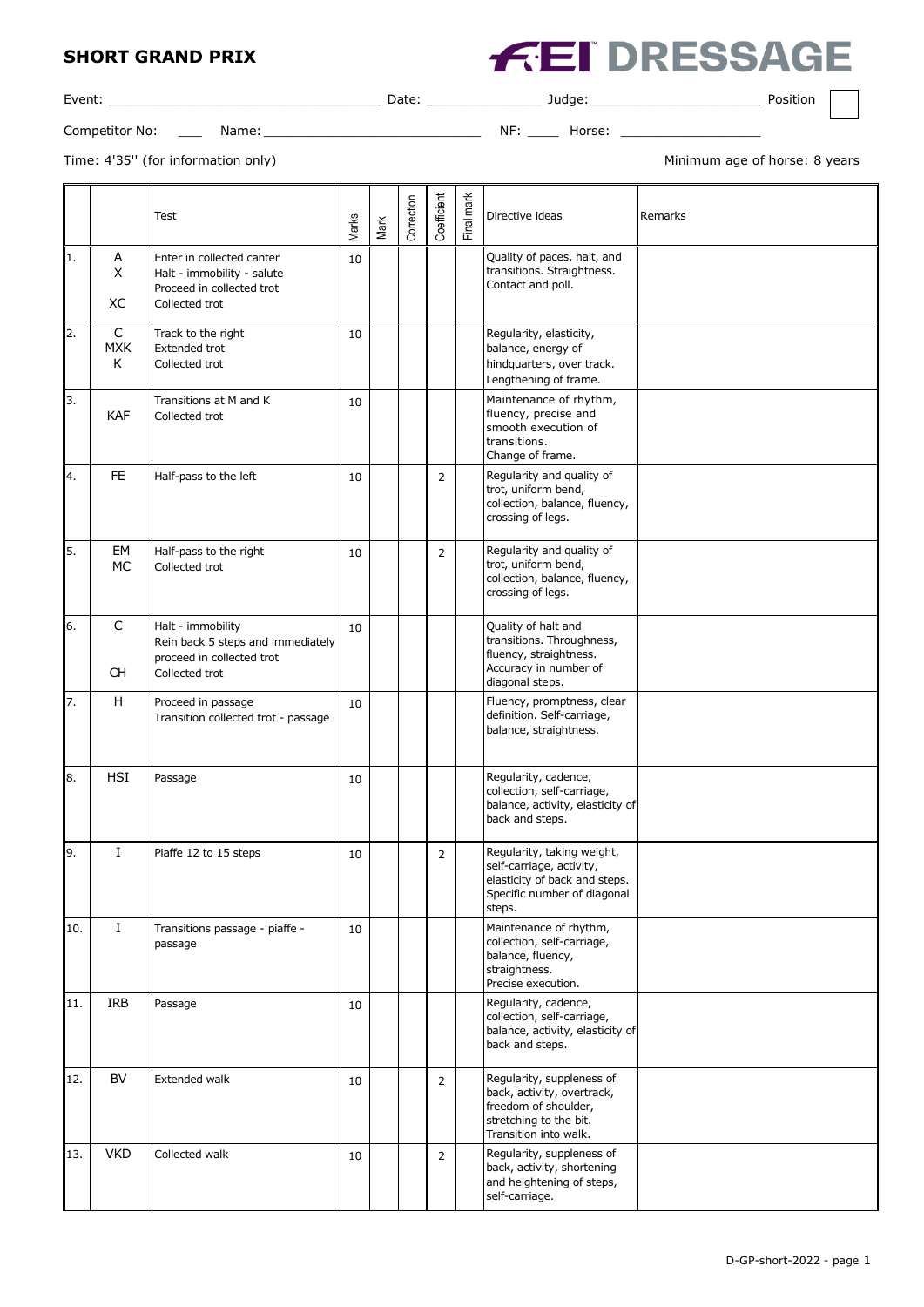## **SHORT GRAND PRIX**



Competitor No: \_\_\_ Name: \_\_\_\_\_\_\_\_\_\_\_\_\_\_\_\_\_\_\_\_\_\_\_\_\_\_\_\_ NF: \_\_\_\_ Horse: \_\_\_\_\_\_\_\_\_\_\_\_\_\_\_\_\_\_

|     |                                         | Test                                                                                                                                                                                                                                                                                    | Marks | Mark | Correction | Coefficient | Final mark | Directive ideas                                                                                                                                                  | Remarks |
|-----|-----------------------------------------|-----------------------------------------------------------------------------------------------------------------------------------------------------------------------------------------------------------------------------------------------------------------------------------------|-------|------|------------|-------------|------------|------------------------------------------------------------------------------------------------------------------------------------------------------------------|---------|
| 14. | D<br><b>DFA</b>                         | Proceed in collected canter right<br>Collected canter                                                                                                                                                                                                                                   | 10    |      |            |             |            | Precise execution and<br>fluency of transition.<br>Quality of canter.                                                                                            |         |
| 15. | A<br>Between D & G<br>G<br>$\mathsf{C}$ | Down the centre line<br>5 half-passes to either side of<br>centre line with flying change of<br>leg at each change of direction,<br>the first half-pass to the right<br>and the last to the right of 3<br>strides, the others of 6 strides<br>Flying change of leg<br>Track to the left | 10    |      |            | 2           |            | Quality of canter.<br>Uniform bend, collection,<br>balance, fluency from side to<br>side.<br>Symmetrical execution.<br>Quality of flying changes.                |         |
| 16. | <b>HXF</b><br><b>FA</b>                 | On the diagonal 9 flying changes of<br>leg every 2nd stride<br>Collected canter                                                                                                                                                                                                         | 10    |      |            |             |            | Correctness, balance,<br>fluency, uphill tendency,<br>straightness.<br>Quality of canter before and<br>after.                                                    |         |
| 17. | Α<br>D                                  | Down the centre line<br>Pirouette to the right                                                                                                                                                                                                                                          | 10    |      |            | 2           |            | Collection, self-carriage,<br>balance, size, flexion and<br>bend. Correct number of<br>strides (6-8). Quality of<br>canter before and after.                     |         |
| 18. | Between D & G                           | On the centre line 11 flying<br>hanges of leg every stride                                                                                                                                                                                                                              | 10    |      |            | 2           |            | Correctness, balance,<br>fluency, uphill tendency,<br>straightness.<br>Quality of canter before and<br>after.                                                    |         |
| 19. | G<br>$\mathsf{C}$<br><b>CH</b>          | Pirouette to the left<br>Turn left<br>Collected canter                                                                                                                                                                                                                                  | 10    |      |            | 2           |            | Collection, self-carriage,<br>balance, size, flexion and<br>bend. Correct number of<br>strides (6-8). Quality of<br>canter before and after.                     |         |
| 20. | HP<br>P<br>PF                           | Extended canter<br>Collected canter and flying change<br>of leg<br>Collected canter                                                                                                                                                                                                     | 10    |      |            |             |            | Quality of canter, impulsion,<br>lengthening of strides and<br>frame. Balance, uphill<br>tendency, straightness.<br>Quality of flying change<br>and transitions. |         |
| 21. | F<br>FA<br>A                            | Collected trot<br>Collected trot<br>Down the centre line                                                                                                                                                                                                                                | 10    |      |            |             |            | Fluency; precise, smooth<br>execution of transition.                                                                                                             |         |
| 22. | DX.                                     | Passage                                                                                                                                                                                                                                                                                 | 10    |      |            |             |            | Regularity, cadence,<br>collection, self-carriage,<br>balance, activity, elasticity of<br>back and steps.<br>Transition to passage.                              |         |
| 23. | X                                       | Piaffe 12 to 15 steps                                                                                                                                                                                                                                                                   | 10    |      |            | 2           |            | Regularity, taking weight,<br>self-carriage, activity,<br>elasticity of back and steps.<br>Specific number of diagonal<br>steps.                                 |         |
| 24. | X                                       | Transitions passage - piaffe -<br>passage                                                                                                                                                                                                                                               | 10    |      |            |             |            | Maintenance of rhythm,<br>collection, self-carriage,<br>balance, fluency,<br>straightness.<br>Precise execution.                                                 |         |
| 25. | XG                                      | Passage                                                                                                                                                                                                                                                                                 | 10    |      |            |             |            | Regularity, cadence,<br>collection, self-carriage,<br>balance, activity, elasticity<br>of back and steps.                                                        |         |
| 26. | G                                       | Halt - immobility - salute                                                                                                                                                                                                                                                              | 10    |      |            |             |            | Quality of halt and<br>transition. Straightness.<br>Contact and poll.                                                                                            |         |